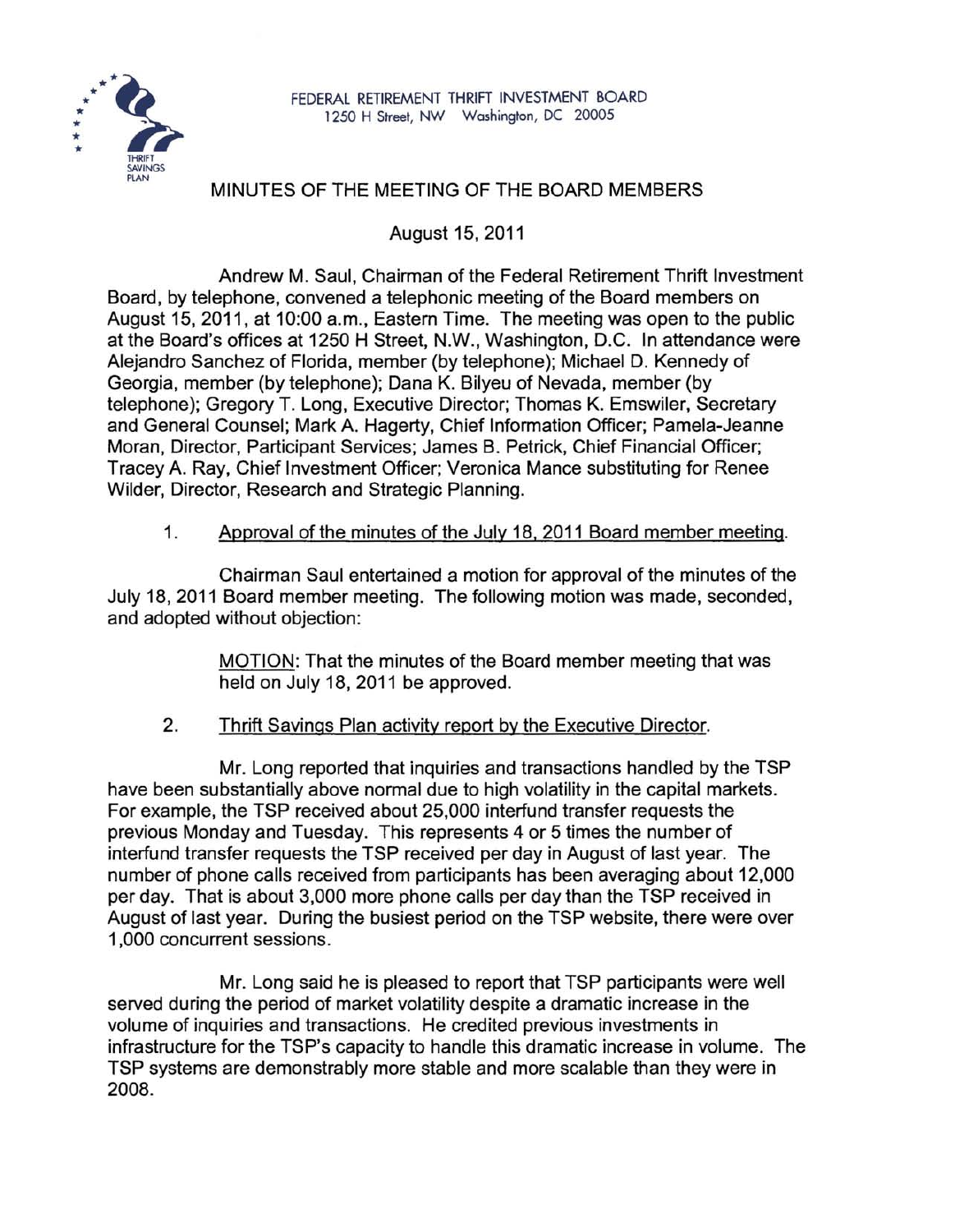## a. Monthly Participant Activity Report

Ms. Mance reviewed the report on TSP statistics. See ["Thrift](http://www.frtib.gov/pdf/minutes/MM-2011Aug-Att1.pdf) Savings Fund Statistics" [\(attached\).](http://www.frtib.gov/pdf/minutes/MM-2011Aug-Att1.pdf) She informed the Board that the total TSP fund balance for the month of July was almost \$288 billion. That is a slight decline from last month. She explained that part of the decline is attributable to investment loss and part of the decline is attributable to a slight decrease in total contributions received for the month of July. The TSP typically receives between \$2.1 billion and \$2.2 billion per month in contributions. Last month, the TSP received \$1.9 billion in contributions.

Ms. Mance also reported that the FERS participation rate is holding steady at 85.5%. However, the automatic enrollment opt-out rate increased by 2.7% in July.

## b. Monthly Investment Performance Report

Ms. Ray reviewed the August 5, 2011 memorandum, [entitled](http://www.frtib.gov/pdf/minutes/MM-2011Aug-Att2.pdf) "July 2011 [Performance](http://www.frtib.gov/pdf/minutes/MM-2011Aug-Att2.pdf) Review" (attached). She reported that the S Fund had some tracking error in the month and year-to-date as a result of the optimization process. The I Fund outperformed by 33 basis points year-to-date, primarily as a result of the tax effect. Trading costs remain high in the I Fund, 18 basis points for the month of July and 25 basis points year-to-date.

The G Fund rate has decreased from 2.63% to 2.25%. Ms. Ray noted that she expects the G Fund rate to decrease further in September. The C Fund was down 2% in July. The C Fund fell further in the first week of August. As of August  $12<sup>th</sup>$ , the C Fund was down 8.7%, the S Fund was down 11%, the I Fund of August  $12<sup>th</sup>$ , the C Fund was down 8.7%, the S Fund was down 11%, the I Fund was down 10.7%, and the F Fund was down 1.6%. Year-to-date, the C Fund is down 5%, the S Fund is down 8%, the I Fund is down 7.44%, and the F Fund is up 6%.

Ms. Ray reported that participants transferred over \$5.5 billion into the G Fund during the month of July. She noted that this is the highest amount of interfund transfer activity that the TSP has ever experienced during one month.

c. Legislative Report

Mr. Trabucco reported that the debt issuance suspension period has ended. He explained that the Agency's staff was in touch with the Department of Treasury daily during the debt issuance suspension period and that the Department of Treasury has confirmed that the G Fund has been made whole.